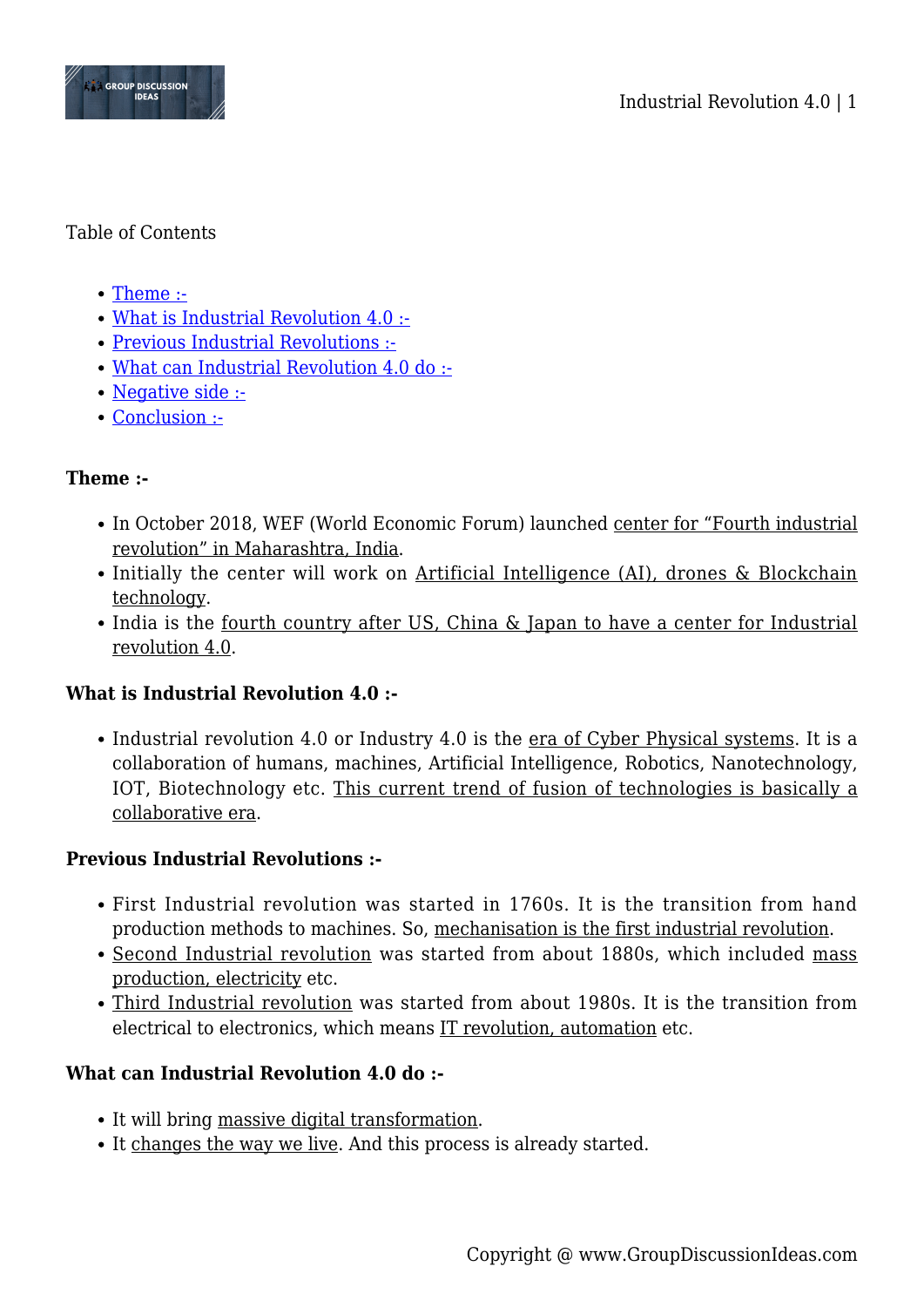

- It will change the nature of the jobs.
- It has the potential to alleviate poverty.
- It can bring better & low cost healthcare.
- It can strengthen infrastructure & thereby can improve connectivity.
- It can be a boon for specially abled people.
- It touches almost every field and has the potential to improve all the sectors including agriculture, healthcare etc.
- It can unite world communities and also has the potential to improve conflict resolution.
- We can utilise Industry 4.0 to build sustainable economies & inclusive societies.
- It can help in achieving transparency in governance & economy.

# **Negative side :-**

- We may distance ourselves from nature more than ever. With Industry 4.0, we may not be able to distinguish between real and artificial.
- $\bullet$  Still there are digital illiterates. This may widen the gap between digital literates  $\&$ digital illiterates.
- We are already facing a lot of cyber security issues in almost all sectors. Adopting to industry 4.0 without strengthening the cyber security can worsen the situation.
- Industry 4.0 can result in the elimination of a lot of traditional jobs including the jobs in the IT industry.

# **Conclusion :-**

Industry 4.0 is an opportunity to improve our lives and to build inclusive societies. We need prepare ourselves to adopt to these changes. And in the process, no one should be left out. There is a need to upgrade the skills of employees of all sectors and to improve digital literacy & to upgrade the infrastructure to catch up with the Industrial Revolution 4.0.

Industry 4.0 is a biggest opportunity for India because, at the time of first and second industrial revolutions, we are under British rule and were exploited for the benefit of Britain. At the time of third industrial revolution, India is still in the nascent stage of development and hence we couldn't utilize the opportunity. But now, we have all the resources and a young population. So we need to utilize the opportunity of Industry 4.0 to improve our country as well as to improve our position in the world economies.